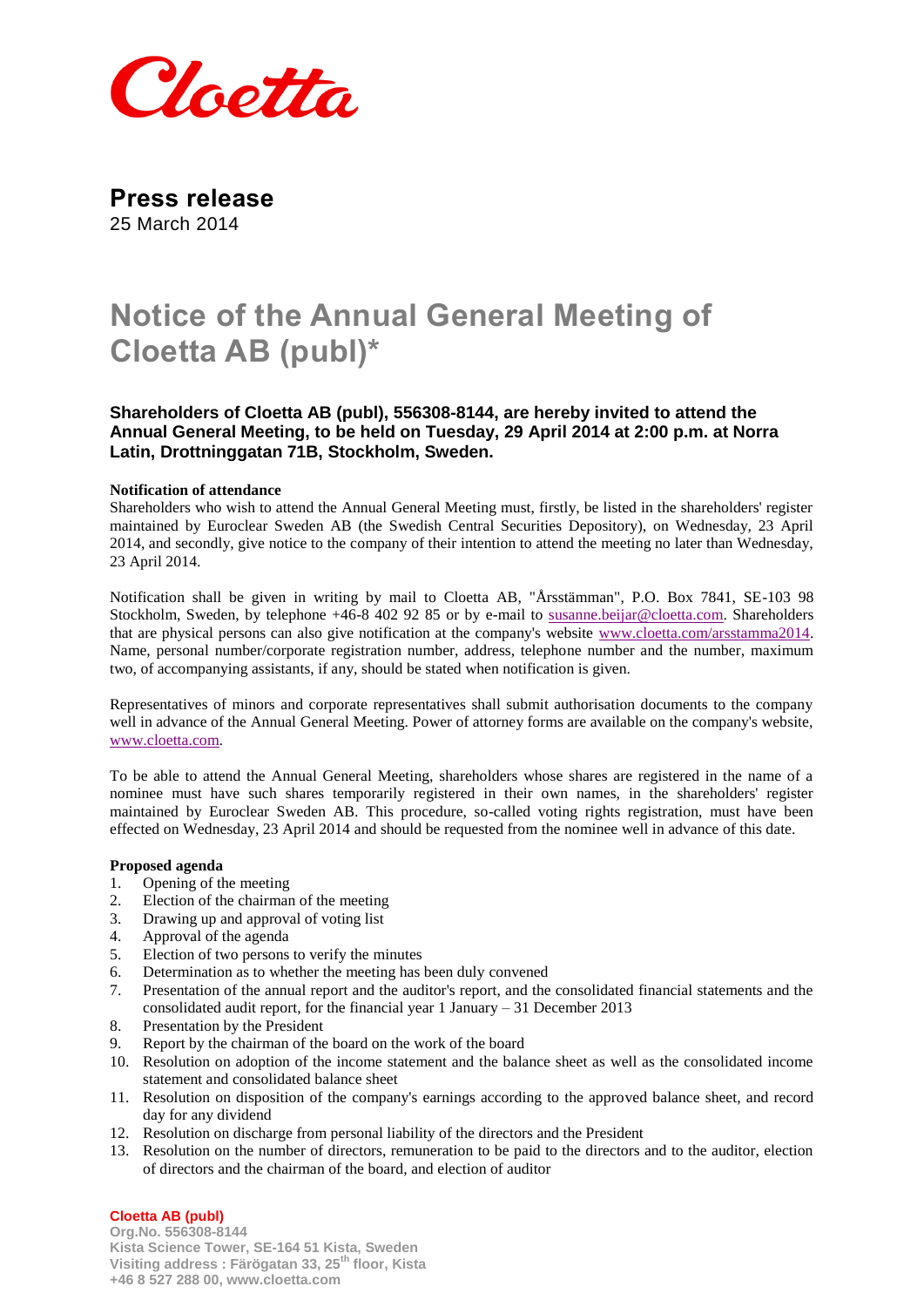

- 14. Proposal regarding rules for the nomination committee
- 15. Proposal regarding guidelines for remuneration to the executive management
- 16. Proposal regarding long term share based incentive plan (LTI 2014)
- 17. Proposal regarding resolution to authorise the Board of Directors to resolve on acquisition of own shares and transfer of own shares
- 18. Closing of the meeting

#### **Proposals**

The nomination committee, consisting of Christer Wagenius, chairman, appointed by AB Malfors Promotor, Lars Åke Bokenberger, appointed by AMF Försäkring och Fonder, Peter Rönström, appointed by Lannebo Fonder, Stefan Jacobsson, appointed by Cidron Pord S.á.r.l. (Nordic Capital Fund V) and Godis Holdings S.á.r.l. (CVC Capital Partners), and Lennart Bylock, appointed by the Board of Directors of Cloetta AB, shall submit proposals to be resolved upon under items 2, 13 and 14 on the agenda.

## *Item 2 – Election of the chairman of the meeting*

The nomination committee proposes that the lawyer Wilhelm Lüning is elected as chairman of the meeting.

## *Item 11 – Resolution on disposition of the company's earnings according to the approved balance sheet, and record day for any dividend*

The Board of Directors proposes that no dividend is declared for the financial year 1 January – 31 December 2013 and that the unappropriated earnings at the disposal of the Annual General Meeting in the amount of SEK 2,777,771,180 are carried forward.

#### *Item 13 – Resolution on the number of directors, resolution on the remuneration to be paid to the directors and to the auditor, election of directors and chairman of the board, and election of auditor* The nomination committee proposes the following.

1. The board shall consist of six members elected by the Annual General Meeting with no deputies, as set out below.

2. The chairman of the board shall be paid a fee of SEK 600,000 (500,000) and each of the other directors elected by the Annual General Meeting shall be paid a fee of SEK 275,000 (250,000). The nomination committee has further proposed that fees shall be payable for work in the board's committees with SEK 100,000 (unchanged) to each member of the audit committee and with SEK 50,000 (unchanged) to each member of the remuneration committee. The proposal by the nomination committee involves that the total fee to the board of directors amounts to SEK 2,425,000 (3,350,000) including for work on the committees. The auditor shall be paid in accordance with approved invoices.

3. Lilian Fossum Biner, Adriaan Nühn, Mikael Svenfelt and Olof Svenfelt shall be re-elected as board members. Caroline Sundewall and Ann Carlsson shall be elected new board members.

4. Caroline Sundewall shall be elected as chairman of the board.

5. The registered auditing company KPMG AB shall be re-elected as auditor until the end of the next Annual General Meeting. KPMG AB will appoint Helene Willberg as the auditor in charge.

#### *Item 14 – Proposal regarding rules for the nomination committee*

The nomination committee proposes the following.

1. The company shall have a nomination committee consisting of not less than four and not more than six members. Three of the members shall be appointed by the major shareholders and one member shall be appointed by the Board of Directors amongst its directors. These members of the nomination committee may appoint one additional member. In those cases referred to in item 6 below, the number of members can amount to six.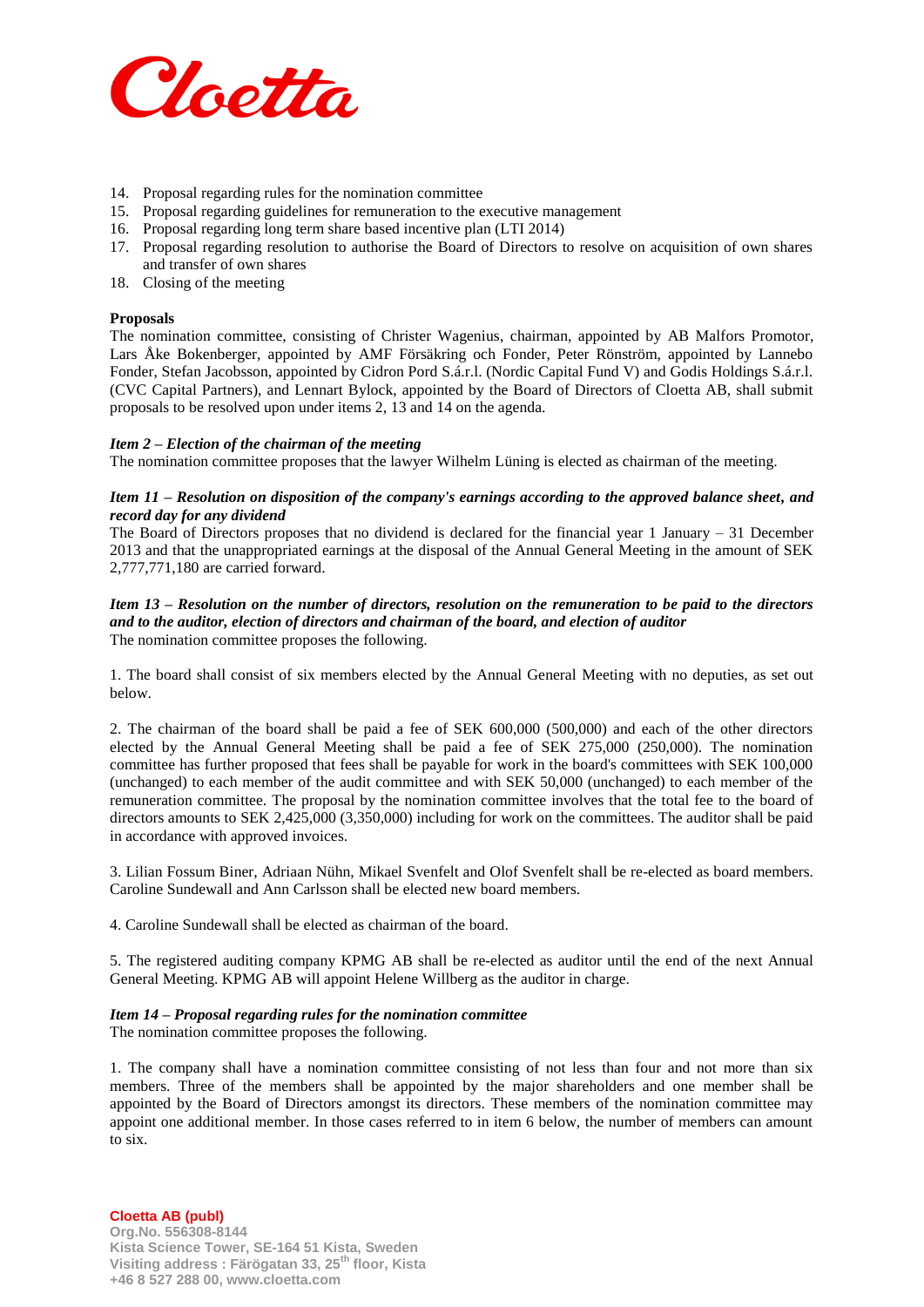

2. Based on ownership statistics received from Euroclear Sweden AB as per the date occurring five months before the expiry of the current financial year each respective year, the chairman of the board shall, without delay, contact the three largest shareholders in the company in terms of votes, and offer such shareholders to, within reasonable time, each appoint a representative to be part of the nomination committee. If any of these shareholders elects to renounce from its right to appoint a representative, the right to appoint a representative shall be transferred to the largest shareholder in turn in terms of votes which is not already entitled to be represented on the nomination committee.

3. The member of the nomination committee who represents the shareholder controlling the largest number of votes shall chair the nomination committee.

4. The members of the nomination committee are appointed for a term up until a new nomination committee has been appointed.

5. The composition of the nomination committee shall be announced as soon as the nomination committee has been formed and in all events no later than six months before the next Annual General Meeting.

6. In the event that the ownership structure of the company is changed after the date occurring five months before the expiry of the current financial year, but before the date that occurs 12 weeks before the next Annual General Meeting, and if a shareholder that has become one of the three largest shareholders in terms of votes following this change asks the chairman of the nomination committee to be represented on the nomination committee, such shareholder is entitled to, in the nomination committee's discretion, either appoint an additional member to the nomination committee or to replace the member who represents, following the change of the ownership structure, the smallest shareholder in terms of votes.

7. If a member of the nomination committee that represent a shareholder resigns or otherwise is unable to continue as member, the nomination committee shall – if time allows and if the change is not due to a specific circumstance e.g. that the shareholder has sold its shares – request the shareholder that had appointed that member to, within reasonable time, appoint a new member of the nomination committee. If the shareholder is no longer eligible for the nomination committee or if it renounces its right to appoint a member, the right to appoint such new member shall be transferred to the largest shareholder in turn in terms of votes which is not already represented on, or has renounced its right to appoint a member to, the nomination committee. If a member that has been appointed by the other members of the nomination committee resigns or is otherwise unable to continue as member, the other members of the nomination committee may elect a new member.

8. No remuneration shall be paid to the members of the nomination committee. However, the company shall be liable for costs incurred by the nomination committee in its work.

9. The nomination committee shall present proposals regarding (i) chairman of the Annual General Meeting, (ii) members of the Board of Directors to be elected by the Annual General Meeting, (iii) chairman of the Board of Directors, (iv) remuneration to the Board of Directors elected by the Annual General Meeting, distributed between the chairman of the board, the deputy chairman of the board, if any, and the other members of the Board of Directors, and remuneration for work on the committees, (v) remuneration to the auditors, (vi) election of auditors and (vii) rules for the nomination committee.

10. At shareholders' meetings other than the Annual General Meeting, the nomination committee shall submit proposals for elections, if any, to take place at such shareholders' meeting.

## *Item 15 – Proposal regarding guidelines for remuneration to the executive management*

The Board of Directors proposes that the remuneration to the President and other members of the group management as well as other executives reporting directly to the President shall consist of fixed salary, variable salary, other benefits and pension. Where the Board of Directors finds it appropriate, such executives shall also be offered to participate in long term share based incentive plans, which shall be decided by the general meeting (see item 16). Any variable salary should be linked to predetermined and measurable criteria and be limited to the equivalent of one fixed annual salary. The total remuneration shall be in line with market practice and be competitive, and be related to responsibility and authority. Upon termination of employment agreements by the

# **Cloetta AB (publ)**

**Org.No. 556308-8144 Kista Science Tower, SE-164 51 Kista, Sweden Visiting address : Färögatan 33, 25th floor, Kista +46 8 527 288 00, www.cloetta.com**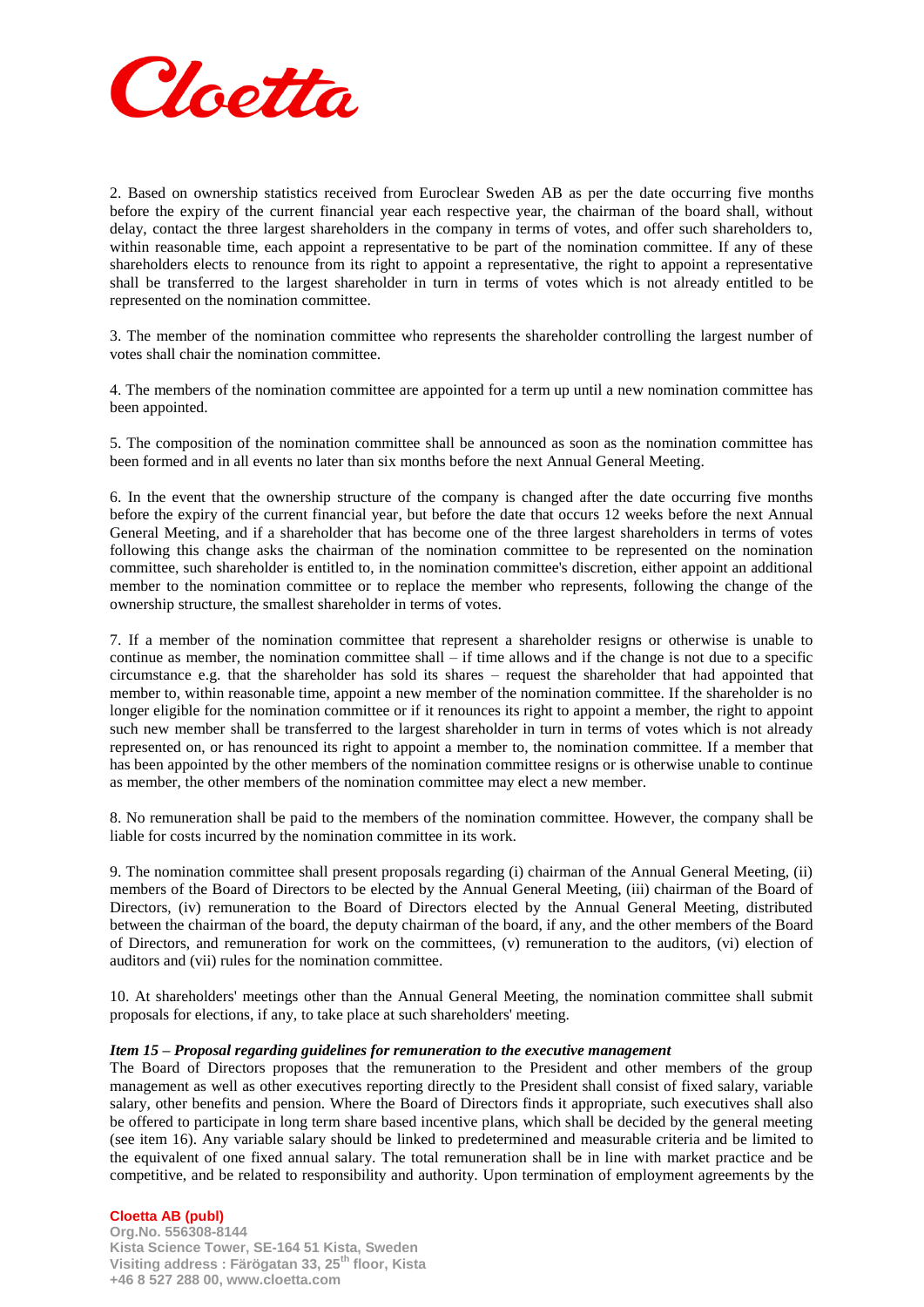

company, the notice period shall be no longer than 12 months. Any severance pay shall not exceed one fixed annual salary on top of the notice period. The company shall strive to have defined contribution pension benefits. The retirement age shall be not less than 60 years and not more than 67 years. These guidelines apply to agreements entered into after the Annual General Meeting, and in case changes are made to existing agreements after this point in time. The Board of Directors shall be entitled to deviate from the guidelines in individual cases if there are special reasons for it.

#### *Item 16 – Proposal regarding long term incentive plan (LTI 2014)*

The Board of Directors proposes that the Annual General Meeting resolves on a long term share based incentive plan (LTI 2014) for Cloetta AB (publ) ("Cloetta") as follows.

## *Participants in LTI 2014*

LTI 2014 comprises of approximately 66 employees (not more than 75 employees) consisting of group management and certain key employees within the Cloetta Group, divided into two categories. The first category is comprised of approximately 44 employees who have been considered to have a significant direct impact on the results of Cloetta. The second category is comprised of approximately 22 employees, consisting of individuals who have been considered to have an indirect impact on the results of Cloetta.

## *Personal shareholding, grant of share rights and vesting period*

To participate in LTI 2014, the participant must have a personal shareholding in Cloetta ("Investment Shares"), which shall be allocated to LTI 2014. The Investment Shares may be acquired specifically for purposes of LTI 2014, or be shares already held by the participant, provided that these have not been allocated to the previous incentive plan. The participant may as a maximum invest approximately 10 per cent of the participant's annual salary for 2014 before tax, in LTI 2014. For the first category of participants, each Investment Share gives entitlement to one (1) matching share right ("Matching Share Right") and four (4) performance share rights ("Performance Share Right") (together referred to as "Share Rights"). For the second category, each Investment Share gives entitlement to one (1) Matching Share Right and two (2) Performance Share Rights. The Share Rights will be granted to the participant following the Annual General Meeting 2014 in connection with, or shortly after, an agreement is made between the participant and Cloetta concerning participation in LTI 2014. Allocation of B-shares, if any, on the basis of Share Rights will, except for in exceptional circumstances, occur after the announcement of Cloetta's interim report for the first quarter 2017 (the "Vesting Period").

# *Terms for all Share Rights*

For all Share Rights the following conditions apply:

- The Share Rights are granted free of charge.
- Each Matching Share Right entitles the participant to receive, free of charge, one Cloetta B-share on condition that the participant remains employed within the Cloetta Group and that the participant continues to hold all the Investment Shares during the entire Vesting Period. Allocation of B-shares on the basis of Performance Share Rights requires, in addition, fulfilment of two performance targets.
- The participants are not entitled to transfer, pledge or dispose of the Share Rights or perform any shareholders' rights regarding the Share Rights during the Vesting Period.
- Cloetta will not compensate the participants in the plan for dividends made in respect of the shares that the respective Share Right qualifies for.

#### *Performance Share Rights*

The number of Cloetta B-shares that will be allocated to the participant based on the participant's holding of Performance Share Rights will depend on the level of fulfilment of two performance targets, one of which relates to Cloetta's EBITA level during 2016 and the other relates to growth in Cloetta's compounded net sales value during 2014, 2015 and 2016. A minimum level and a maximum level for each of the performance targets have been established by the Board of Directors. In order for every Performance Share Right to give entitlement to one (1) B-share in Cloetta, the maximum level for both performance targets must have been fulfilled. Where the level of fulfilment is between the minimum and maximum levels, allotment will occur on a linear basis in stages, whereby each of the two performance targets is given equal importance in terms of entitling the participant to Bshares. Cloetta intends to present the level of fulfilment of the performance targets in the 2016 annual report.

# **Cloetta AB (publ)**

**Org.No. 556308-8144 Kista Science Tower, SE-164 51 Kista, Sweden Visiting address : Färögatan 33, 25th floor, Kista +46 8 527 288 00, www.cloetta.com**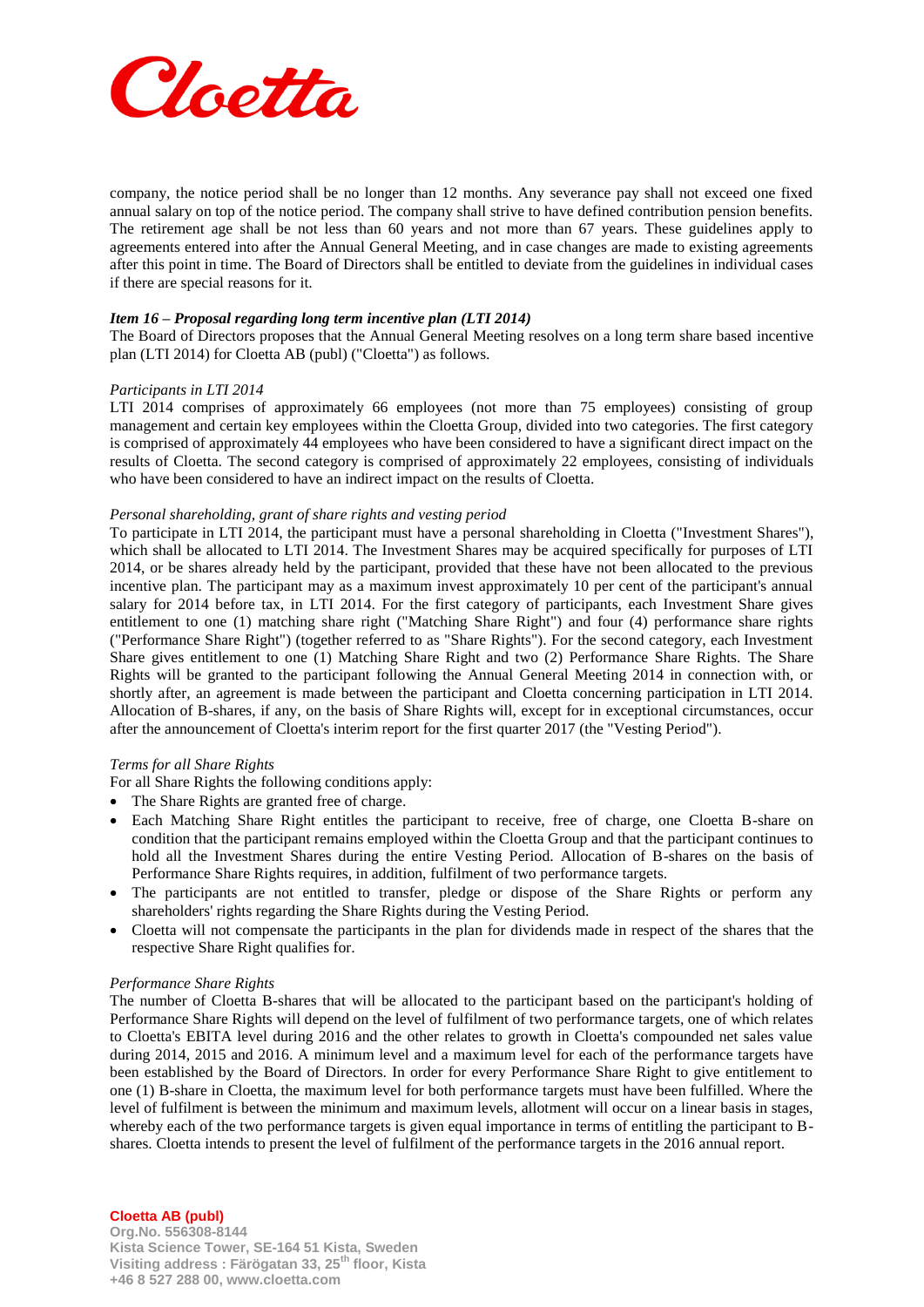

## *Scope, hedging and estimated costs*

As a maximum, 1,773,840 B-shares in Cloetta can be allocated to the participants under LTI 2014, which represents approximately 0.6 per cent of all shares and 0.5 per cent of all votes in the company. The number of B-shares included in LTI 2014 shall, under conditions that the Board of Directors stipulates, be subject to recalculation where Cloetta implements a bonus issue, a share split or a reverse share split, a rights issue or similar measures, taking into account customary practice for similar incentive plans.

The Board of Directors has considered two alternative hedging methods for LTI 2014; either a hedging arrangement (equity swap) with a bank securing delivery of shares under the plan or transfer of own shares to participants in LTI 2014 who are entitled to such. The Board of Directors considers the latter alternative to be the main alternative. The Board of Directors has therefore proposed that the Annual General Meeting shall resolve to authorize the Board of Directors to acquire own shares and transfer of own shares according to item 17 in the notice to the Annual General Meeting. If the Annual General Meeting should not approve the proposal by the Board of Directors according to item 17 in the notice to the Annual General Meeting, the Board of Directors may enter into the hedging arrangement set out above with a bank to secure the obligation of the company to deliver shares under the plan. Such a hedging arrangement with a bank may also be used for the purpose to cover social security fees that accrue under LTI 2014. Based on the closing price for the Cloetta share on 28 February 2014, a constant share price during the plan, and a Vesting Period of approximately three (3) years, the total cost of LTI 2014 including social security costs is estimated to amount to approximately MSEK 49, which on an annual basis is approximately 1.3 per cent of Cloetta's total staff costs during the financial year 2013. LTI 2014 has no limitation on maximum profits per Share Right for the participants and therefore no maximum social security costs can be calculated.

#### *Majority requirement*

A resolution to introduce LTI 2014 in accordance with the Board of Directors' proposal is valid where supported by shareholders holding more than half of the votes cast at the Annual General Meeting.

## *Item 17 – Proposal regarding resolution to authorise the Board of Directors to resolve on acquisition of own shares and transfer of own shares*

The Board of Director's proposal according to this item is subject to the condition that the Annual General Meeting has passed a resolution on a long term share based incentive plan in accordance with item 16 above.

#### *A. Acquisition of own shares*

The Board of Directors proposes that the Annual General Meeting resolves to authorize the Board of Directors to, prior to the next Annual General Meeting, on one or several occasions, resolve on acquisition of the company's own shares as follows.

- A maximum of 1,773,840 B-shares may be acquired.
- Acquisitions shall be conducted on NASDAQ OMX Stockholm at a price that is within the registered range for the share price prevailing at the time (the so-called spread), that is, the range between the highest ask price and the lowest bid price and observing the, from time to time, applicable rules set out in the NASDAQ OMX Stockholm Rule Book for Issuers. Where an acquisition is effected by a stock broker as assigned by the company, the share price may, however, correspond to the volume weighted average price during the time period within which the shares were acquired, even if the volume weighted average price on the day of delivery to the company falls outside the spread.
- Payment of the shares shall be made in cash.
- Acquisitions shall be made for the purpose to secure the company's obligations (including costs for social security fees) under LTI 2014 (as defined under item 16 in the notice to the Annual General Meeting), and other, at any time, share based incentive plans adopted by the shareholders' Annual General Meeting.

#### *B. Transfer of own shares*

The Board of Directors proposes that the Annual General Meeting decides on transfer of own shares in the company as follows.

• Not more than 1,773,840 B-shares may be transferred (or a higher number of shares due to recalculation as a result of a bonus issue, split, rights issue or similar actions).

# **Cloetta AB (publ)**